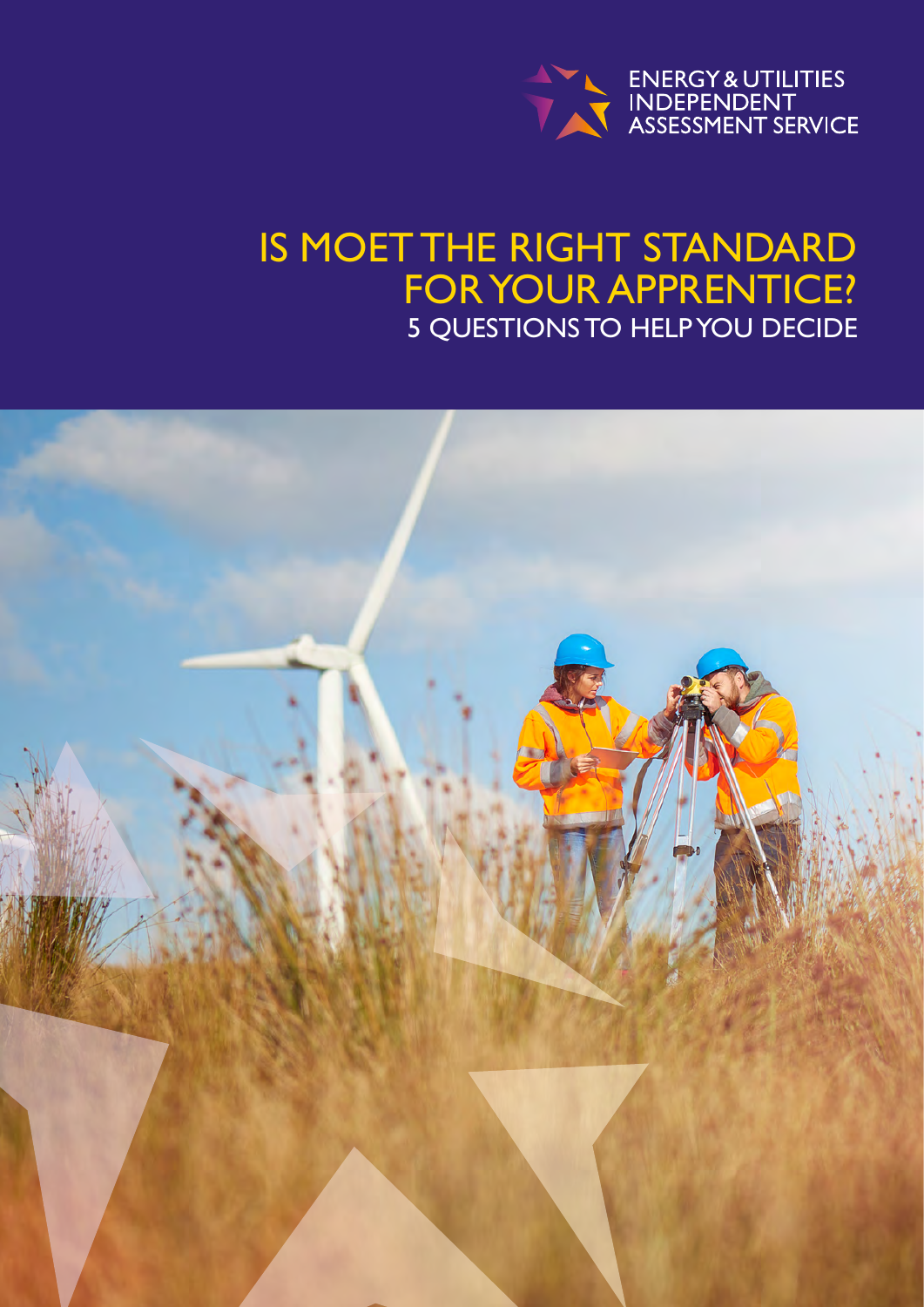# IS MOET THE RIGHT STANDARD FOR YOUR APPRENTICE?

The Maintenance and Operations Engineering Technician standard, commonly known as 'MOET', has been around since 2016 and is currently undergoing a review as part of the Institute for Apprenticeships and Technical Education's route review of engineering and manufacturing standards.

However, the review will not be complete for some time and we will be living with the existing standard (ST0154, version 1.1) and the existing assessment plan (AP02) for some time to come. Over the years it has proved very popular and currently there are six end-point assessment organisations (EPAOs) offering this standard listed on the Register of EPAOs (July 2021 version), including the EUIAS.

However, it is fair to say that the appeal of this standard has now extended beyond the footprint originally intended when the first trailblazer group got together to create the standard and assessment plan. In early trailblazer meetings, the focus was on maintenance roles within power generation before the remit was broadened. The standard states that it is for "Industries that are part of or have activities that are part of the broader national infrastructure Engineering Sector" and goes on to specify:

- the electricity generating
- environment • telecommunications
- power plants
- oil and gas refining
- nuclear waste reprocessing
- processing and production of chemicals
- *pharmaceuticals*
- human and animal food
- cosmetics
- **petrochemicals**
- sewerage
- the exploration and exploitation of oil and gas.

While many of our customers do fit this profile, we have plenty of customers that are not really part of the 'national infrastructure' and we continue to have enquiries from a range of sectors.

The appeal is clear to see. The apprenticeship is funded at £26,000 and has seven pathways that include some very generic-sounding specialisms such as electrical, mechanical, and electromechanical as well as control and instrumentation. For EUIAS, these are the most popular pathways.

The MOET assessment plan does not include any prescribed qualifications that might give a provider pause for thought. This is in marked contrast to, for example, the Engineering Technician apprenticeship, another level 3 standard in the same broad area, which has a range of mandatory qualifications across 13 occupational roles.

The development of the standard and assessment plan was supported by the Institution of Mechanical Engineers (IMechE) and Institution of Engineering and Technology (IET) and "apprentices who qualify in maintenance & operations engineering hold eligibility for registration as Engineering Technicians (EngTech)." (MOET Assessment Plan ST0154/AP02.)

The elements of the MOET standard and assessment plan that provide the detail of the knowledge, skills and behaviours are worded in a very general manner, for example the core technical knowledge only has four elements, one of which is "the relevant engineering theories and principles relative to their occupation". (There is an exception to this, within the Plant Operations pathway. For this pathway, the standard adds in a further seven elements including "understand complex thermal, chemical, mechanical and electrical energy conversion processes". For EUIAS, Plant Operations is the least popular pathway.) Notwithstanding the plant operations pathway, it is very easy to see how the MOET standard might appear to be all things to all people.

If we accept that apprentices don't necessarily have to be working as part of 'the national infrastructure', how do you decide if the MOET standard is the right standard for your apprentices? Because while this standard does tick a lot of boxes for many employers, there are still some aspects that can be overlooked. We ask potential customers to think about the following five questions before registering apprentices with us on this standard.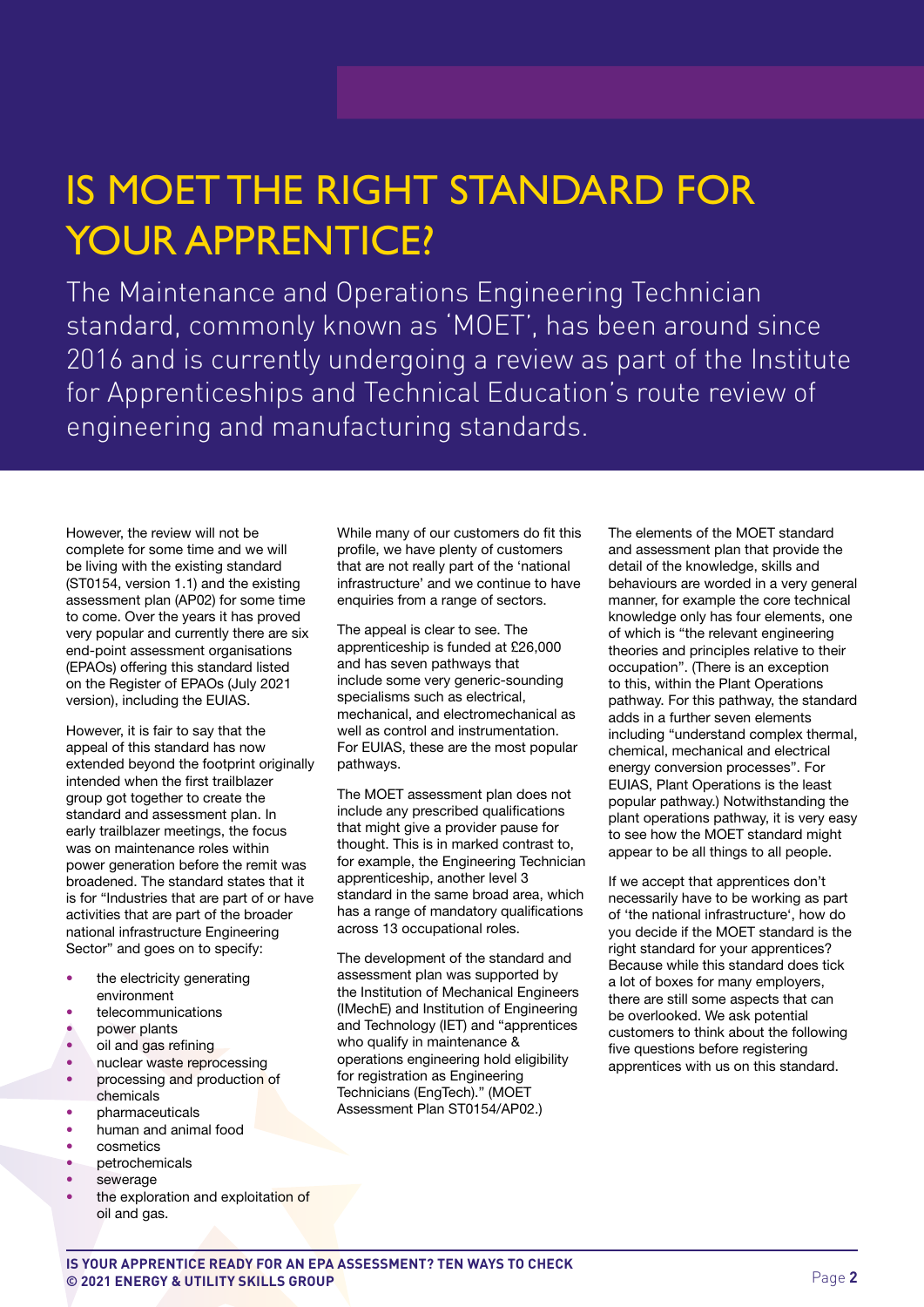

1) Have you read the standard and the assessment plan and confirmed that the knowledge, skills and behaviours will be covered in depth in the off-thejob training?

This should be your starting point, and the standard and assessment plan can be found [here](https://www.instituteforapprenticeships.org/apprenticeship-standards/maintenance-and-operations-engineering-technician-v1-1).

#### 2) Is the job role wholly or mainly based around maintenance?

For MOET, the clue is in the title. The apprentice should be maintaining plant and equipment that is in use, typically in a manufacturing or engineering environment. Maintenance should include planned and unplanned maintenance.

3) Is the apprentice largely engaged in installation, testing, servicing, removal, replacement, maintenance and fault finding on relevant plant and equipment?

These are the main features of the job role for which the standard is intended.

#### 4) Is there three years' worth of training for the job?

The MOET standard is for maintaining substantial and complex plant and equipment that is in constant, or near-constant, use. Apprentices will be familiar with the whole life cycle of the plant and equipment they are maintaining. If the training does not need to last for three years or thereabouts, it is likely that the role is not sufficiently complex.

### 5) Can the apprentice undertake a practical assessment task that is 'typically no longer than one day'?

The end-point assessment includes a substantial practical assessment task, devised by the employer, and carried out on site, or in a realistic working environment. The practical assessment task must give the apprentice the opportunity to demonstrate the range of knowledge and skills from the MOET standard, including the chance to achieve the higher grades of Merit and Distinction. If the practical assessment task is over and done within a few hours, it is too short and not suitable for the MOET standard. It is also not acceptable to devise a practical assessment task that is essentially the same set of activities repeated several times to make it last longer.

If the answer to any of these five questions is "No" then the MOET standard is not the right standard for your apprentice.